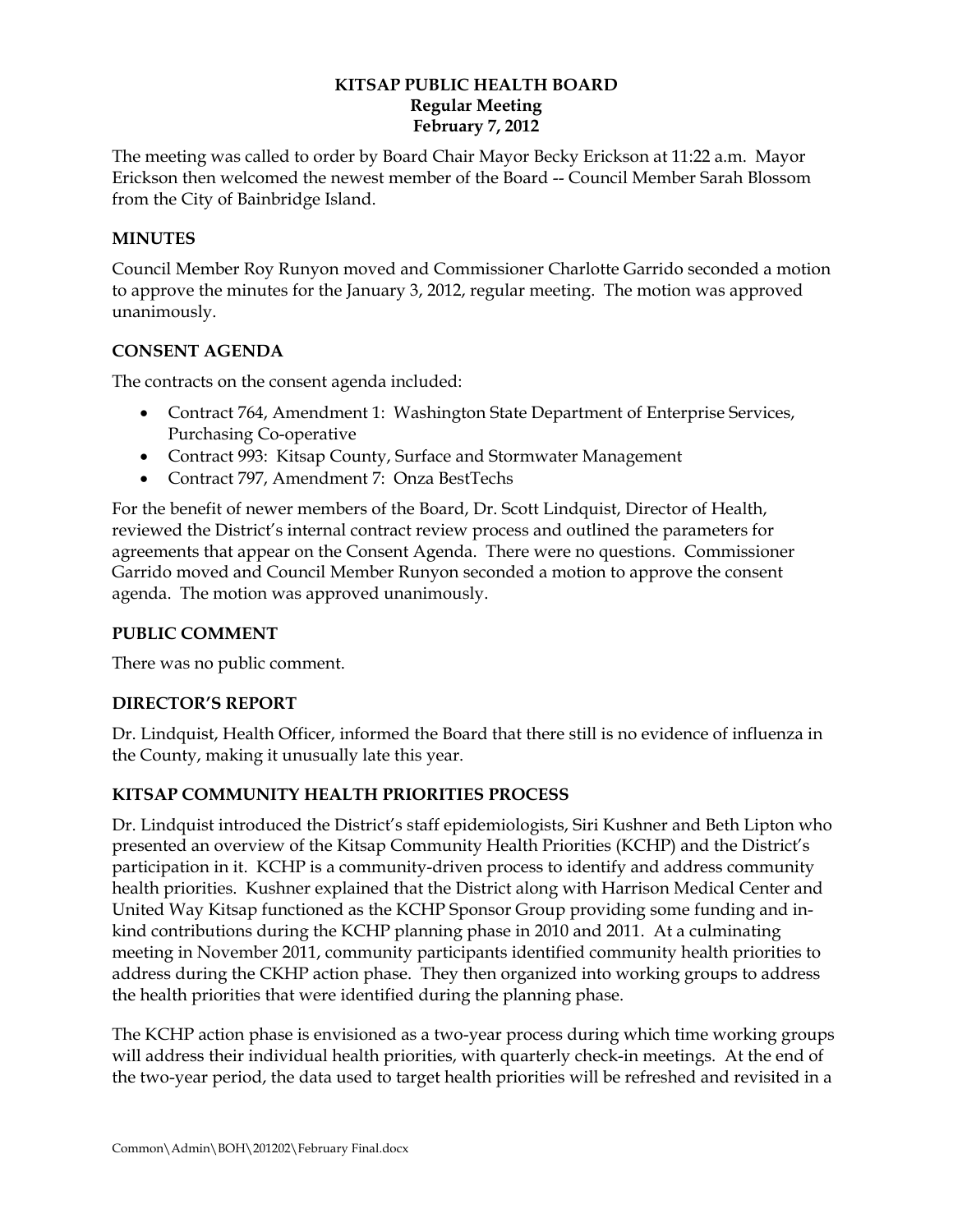Kitsap Public Health Board Regular Meeting February 7, 2012 Page 2 of 3

cyclic process where the community will continue to address health priorities in our community.

There was a brief discussion after the presentation with several Board members expressing support for the KCHP process. Mayor Patty Lent commented that the working group whose project was "5-2-1-0" (5 fruits and vegetables per day; no more than 2 hours of screen time; 1 hour of exercise; and 0 sugar-sweetened sodas or sports drinks per day) is leading a pilot "5-2-1- 0" project at Naval Avenue Elementary School. She also noted that "5-2-1-0" is being incorporated into Lent's Growing Bremerton Together Initiative. With regard to the KCHP Economic Development priority, Commissioner Garrido commented that she is on the Executive Board for the Kitsap Economic Development Association (KEDA) and would be happy to approach KEDA director, John Powers, to invite their participation in the economic development working group.

# **STATUS OF OPIATE REPLACEMENT CLINIC IN KITSAP COUNTY**

Dr. Lindquist provided a brief history of opiate addiction in Kitsap County and reminded the Board that the County is facing a shift from opiate addiction to heroin use with important public health and social implications. He stated that the most effective treatment for opiate addiction is opiate replacement therapy combined with drug counseling. He noted that this therapy has been proven to permit those being treated to continue to work and contribute to society. Lindquist then reviewed the history of the needs assessment process for opiate addiction treatment in Kitsap County which was conducted by the Department of Social and Health Services in 2011. The DSHS assessment supported the desirability of locating an opiate treatment center within Kitsap County to provide local treatment options for a growing group of residents who need treatment for opiate addiction. Subsequent to proposed zoning changes requested by Evergreen Treatment Center which was seeking to open an opiate treatment center in Kitsap County, there was a public outcry which resulted in a six-month zoning moratorium. Council Member Runyon then announced that the City of Bremerton has recently passed a change to local zoning ordinances to permit the operation of an opiate replacement clinic in two areas within the Bremerton city limits. Council Member Runyon suggested it might be helpful that the Board consider passing a resolution that supports the establishment of an opiate replacement clinic within the County. A discussion followed about the proposed resolution which was tabled for discussion at a future Board meeting.

#### **RESOLUTION 2012-02 AMENDING BY-LAWS OF COUNT ON KITSAP TO PREVENT SUBSTANCE ABUSE COALITION**

Dr. Lindquist provided a brief explanation of the scope of revisions to the Count on Kitsap to Prevent Substance Abuse Coalition by-laws. There was no discussion. Council Member Runyon moved and Commissioner Garrido seconded a motion to approve Resolution 2012-02 Amending By-Laws of Count on Kitsap to Prevent Substance Abuse Coalition. The motion was approved unanimously.

# **ADJOURN**

There was no further business; the meeting was adjourned at 12:13 p.m.